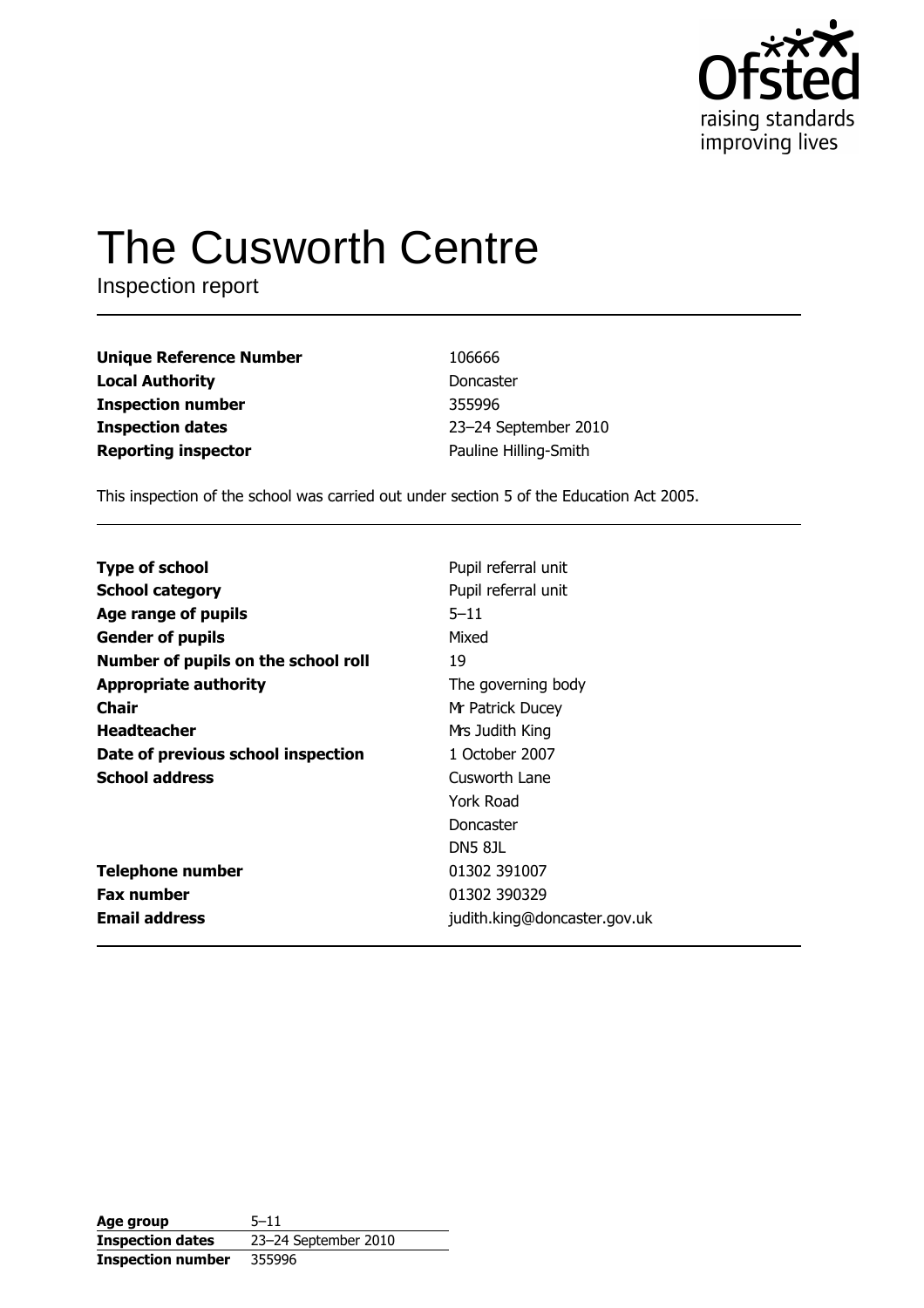The Office for Standards in Education, Children's Services and Skills (Ofsted) regulates and inspects to achieve excellence in the care of children and young people, and in education and skills for learners of all ages. It regulates and inspects childcare and children's social care, and inspects the Children and Family Court Advisory Support Service (Cafcass), schools, colleges, initial teacher training, work-based learning and skills training, adult and community learning, and education and training in prisons and other secure establishments. It assesses council children's services, and inspects services for looked after children, safeguarding and child protection.

Further copies of this report are obtainable from the school. Under the Education Act 2005, the school must provide a copy of this report free of charge to certain categories of people. A charge not exceeding the full cost of reproduction may be made for any other copies supplied.

If you would like a copy of this document in a different format, such as large print or Braille, please telephone 0300 1234 234, or email enquiries@ofsted.gov.uk.

You may copy all or parts of this document for non-commercial educational purposes, as long as you give details of the source and date of publication and do not alter the documentation in any way.

To receive regular email alerts about new publications, including survey reports and school inspection reports, please visit our website and go to 'Subscribe'.

Royal Exchange Buildings St Ann's Square Manchester **M2 7I A** T: 0300 1234 234 Textphone: 0161 618 8524 E: enquiries@ofsted.gov.uk W: www.ofsted.gov.uk

© Crown copyright 2010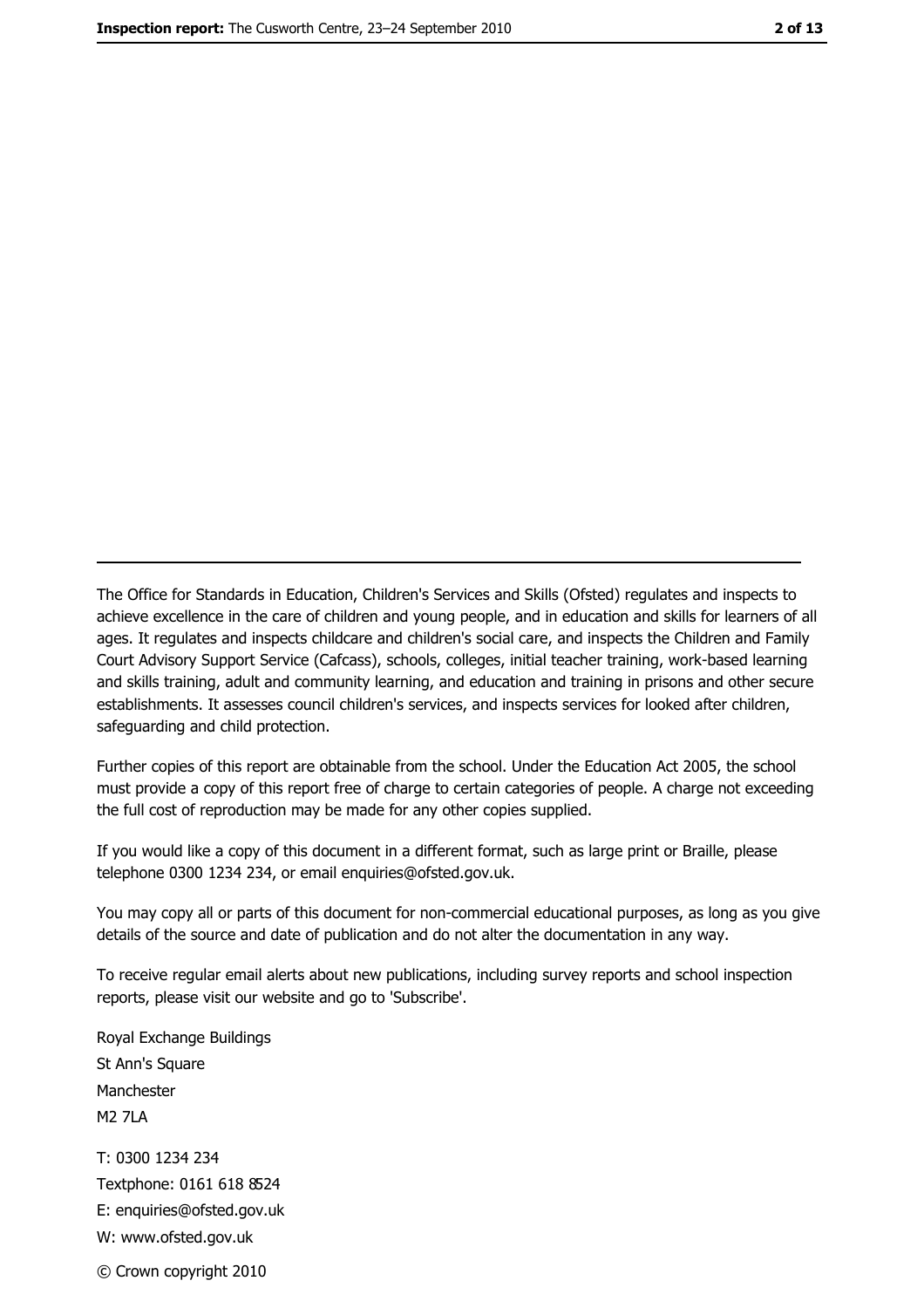This inspection was carried out by two additional inspectors. Eight lessons were observed and five teachers seen. Meetings were held with a group of pupils, representatives of the governing body, staff and other education professionals. Inspectors observed the school's work, looked at the school's evaluation of its performance, the current development plan, minutes of meetings of the governing body and documentation to ensure that pupils are safe. The responses to 12 questionnaires from parents and carers were analysed.

The inspection team reviewed many aspects of the school's work. It looked in detail at the following.

- The rate of progress of all groups of pupils towards their targets, especially girls  $\blacksquare$ and the more-able.
- How well teaching matches the learning and behavioural needs of the pupils.  $\blacksquare$
- How effectively leaders are bringing about school improvement and how the school  $\blacksquare$ is helped by its partners.

# **Information about the school**

The Cusworth Centre is a smaller than average pupil referral unit which caters for permanently excluded pupils and those at risk of exclusion, on short or long term placements, due to behavioural social and emotional needs. It operates an outreach service for all the primary schools in Doncaster. The centre moved into new premises in September 2008. It is the subject of reorganisation proposals. The majority of pupils in the centre are boys and most pupils are White British. A large majority of the pupils have a statement of special educational needs or are undergoing assessment. The proportion of pupils known to be eligible for free school meals is well above average. The school has achieved Healthy School Status and holds the Basic Skills Quality Mark.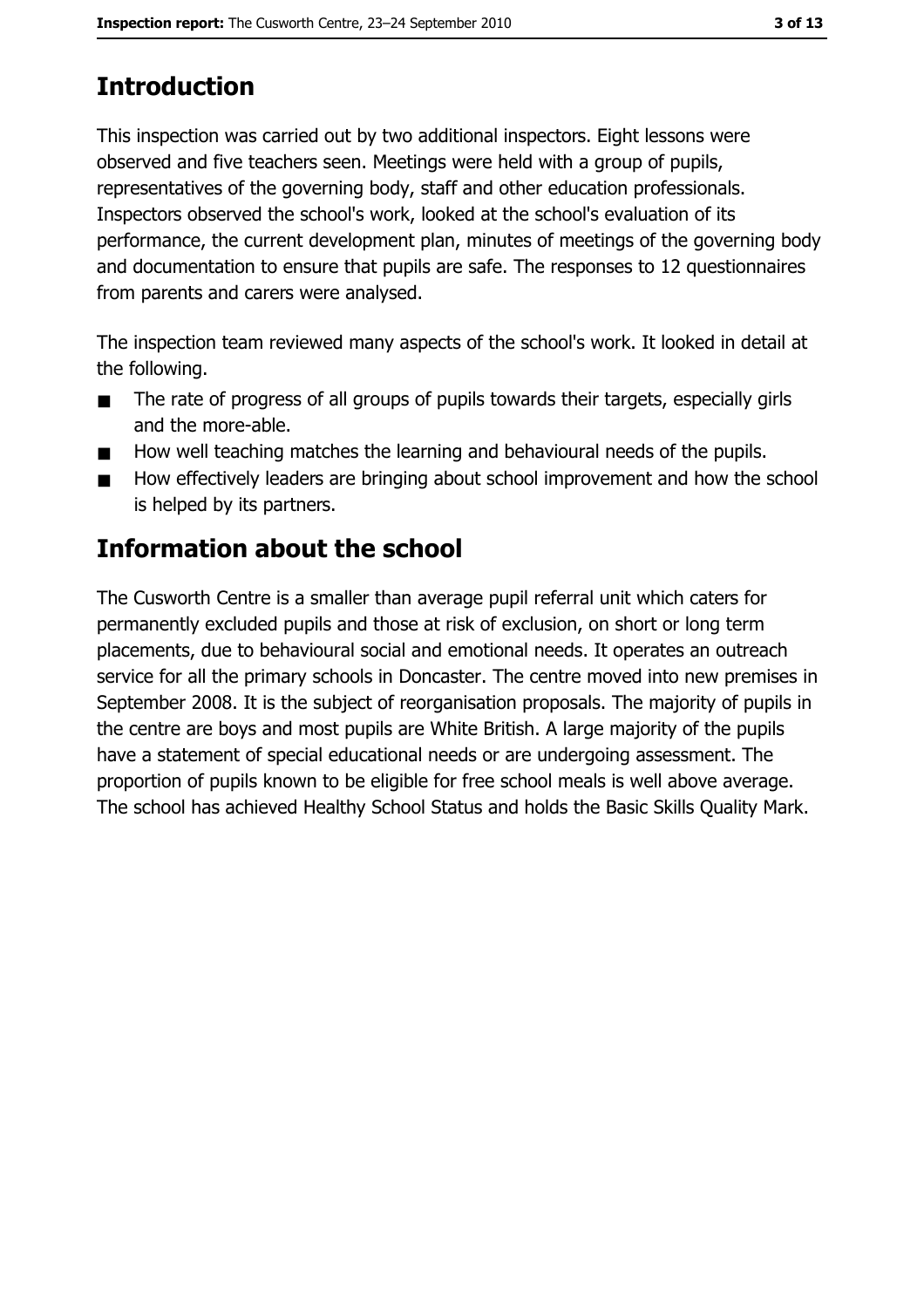# **Inspection judgements**

## Overall effectiveness: how good is the school?

#### The school's capacity for sustained improvement

## **Main findings**

This is a good pupil referral unit. It is outstanding in the way it cares, guides and supports its pupils to be successful in their learning. Good progress since the last inspection is based on the effective way in which the centre responds to change and works as a team together with its partners and, parents and carers so that pupils can make the utmost of the opportunities it offers.

Leaders have a clear vision for the development of the centre and established a strong team with high morale who share these ambitions. For example,

plans made by the leaders and carried out by the full team, capitalised on the move to the new school building two years ago. Accurate self-evaluation gives school leaders a clear view of strengths and areas for improvement. This process takes good account of the views of pupils, staff, parents and carers, governors and partners. Good leadership has led to improvements in teaching and learning since the last inspection. All this demonstrates the school's good capacity to sustain improvement.

The quality of education is good for all pupils. It is underpinned by everyone involved in the school enjoying working together, whilst at the same time showing a deep understanding and respect for individual differences. Meeting individual needs and equality of opportunity for all is at the heart of everything that the school does. Its entire ethos is underpinned by the belief that any obstacles to progress can be removed. Excellent partnership with parents and carers includes a member of staff visiting pupils at home so that their parents and carers can see clearly how well their son or daughter can achieve. These principles inform the excellent care, guidance and support pupils receive. Pupils in the school make good or better progress in their personal development, as a result of a creative curriculum, extended by high quality partnerships. The vast majority of pupils make good progress in their academic development with a few making outstanding progress. However, occasionally staff do not check frequently enough that all pupils are being challenged throughout a lesson. When this happens, pupils' progress slows. Pupils' behaviour is good. This is because all staff set consistent expectations and pupils try hard to meet them.

Pupils say they feel safe in school and are confident in the staff to deal with any issues they may have. This is based on excellent safeguarding procedures particularly record keeping which use new technology well. Pupils display a well-developed awareness of and respect for cultural diversity, as a result of the emphasis given to this in the school's good curriculum. They take very seriously the information they are given about how to lead a healthy lifestyle. Their spiritual, moral, social and cultural development is good.

| ↗ |
|---|
| Z |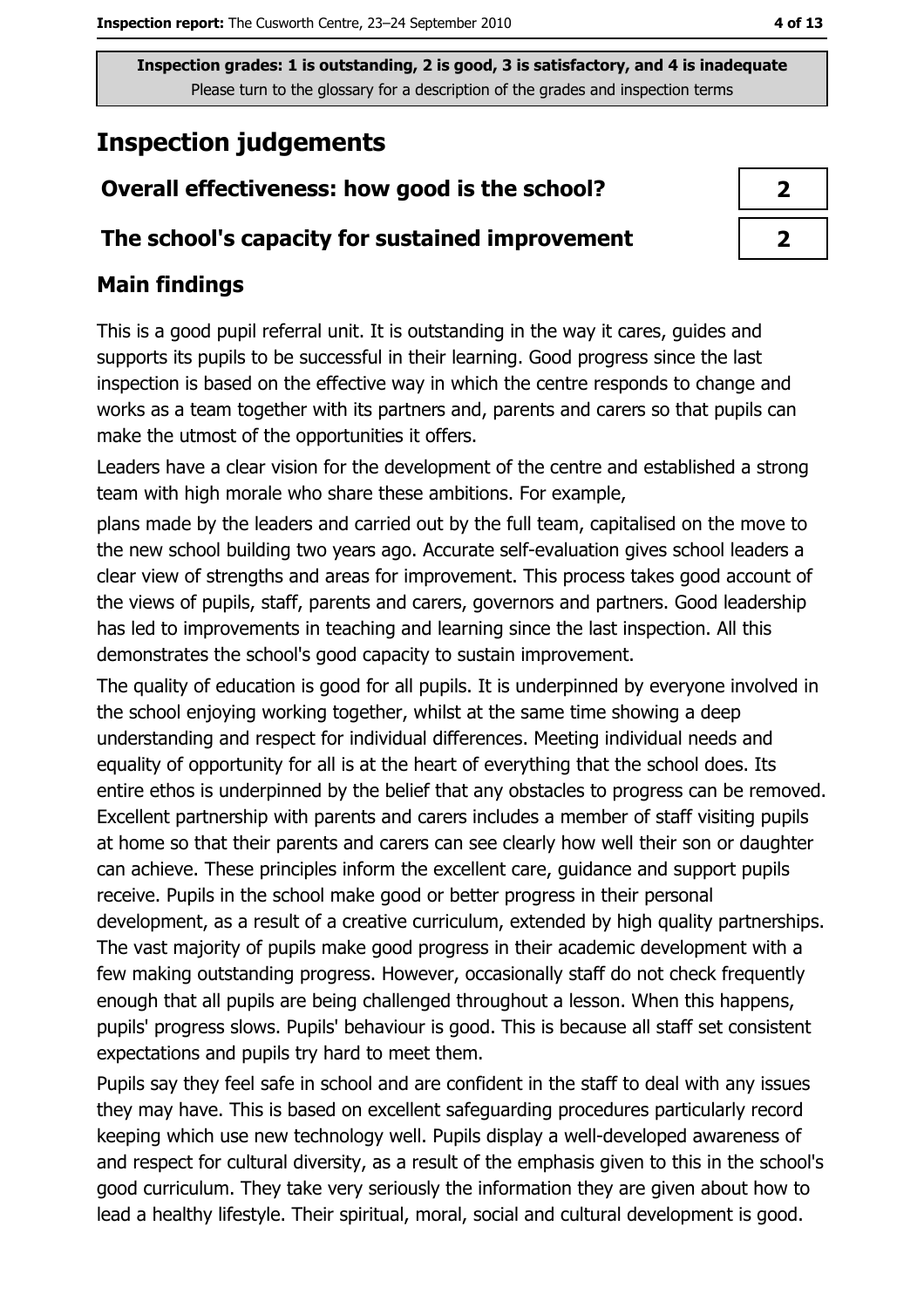### What does the school need to do to improve further?

- Ensure that all pupils make as much progress as possible in all lessons, by:  $\blacksquare$ 
	- making sure that teachers check on pupils' level of understanding during the lesson more often
	- adjusting questioning and tasks to match pupils' understanding as the lesson proceeds
	- planning activities to allow individual pupils to take more responsibility for their  $\equiv$ own learning as often as possible.

#### **Outcomes for individuals and groups of pupils**

Pupils achieve well. They make good progress in lessons because they enjoy their learning and take part in activities with enthusiasm. They listen and follow the teachers' directions as closely as they can. For example, in a numeracy lesson observed, pupils understood that a fraction meant less than one whole and that the value of the 'bottom number' was related to the number of equal size pieces a shape was divided into. In another lesson, staff and pupils very much enjoyed participating together in activities designed to test which factors would affect the rate at which a parachute would fall to the ground. The centre's tailor-made tracking system shows that most pupils arrive with standards of attainment well below average. This is because their behavioural difficulties have not allowed them to learn as effectively as other pupils. During their time at the centre, the majority of pupils make rapid progress, with over a third making double the expected progress. Pupils' targets are reviewed and adjusted frequently. This means that some pupils reach nationally expected levels before they leave. Pupils with other special educational needs and/or disabilities also make good progress towards the targets set for them. This is because behaviour in lessons is managed consistently and pupils are clear about how to behave which means that good learning takes place for all groups of pupils.

When pupils consider moral and social issues, both in classrooms and around school, they think carefully about their own and others' experiences and how this affects what they do. Pupils make a very strong contribution to the school community. They willingly choose to take on roles of responsibility, especially being a member of the school parliament, because they know that their views are listened to. They can, for example, see how their ideas have been incorporated into what happens in school when ideas are discussed during assembly.

Pupils' attendance is good overall, for many, their attendance is above average because they enjoy coming to school. Pupils try hard to learn to enjoy healthy food and choose drinks with low sugar content. Pupils show an understanding about what they should do if they begin to feel anxious. During 'reading partner' time each day, some pupils lie back on cushions and close their eyes and lose themselves in a story.

 $\overline{2}$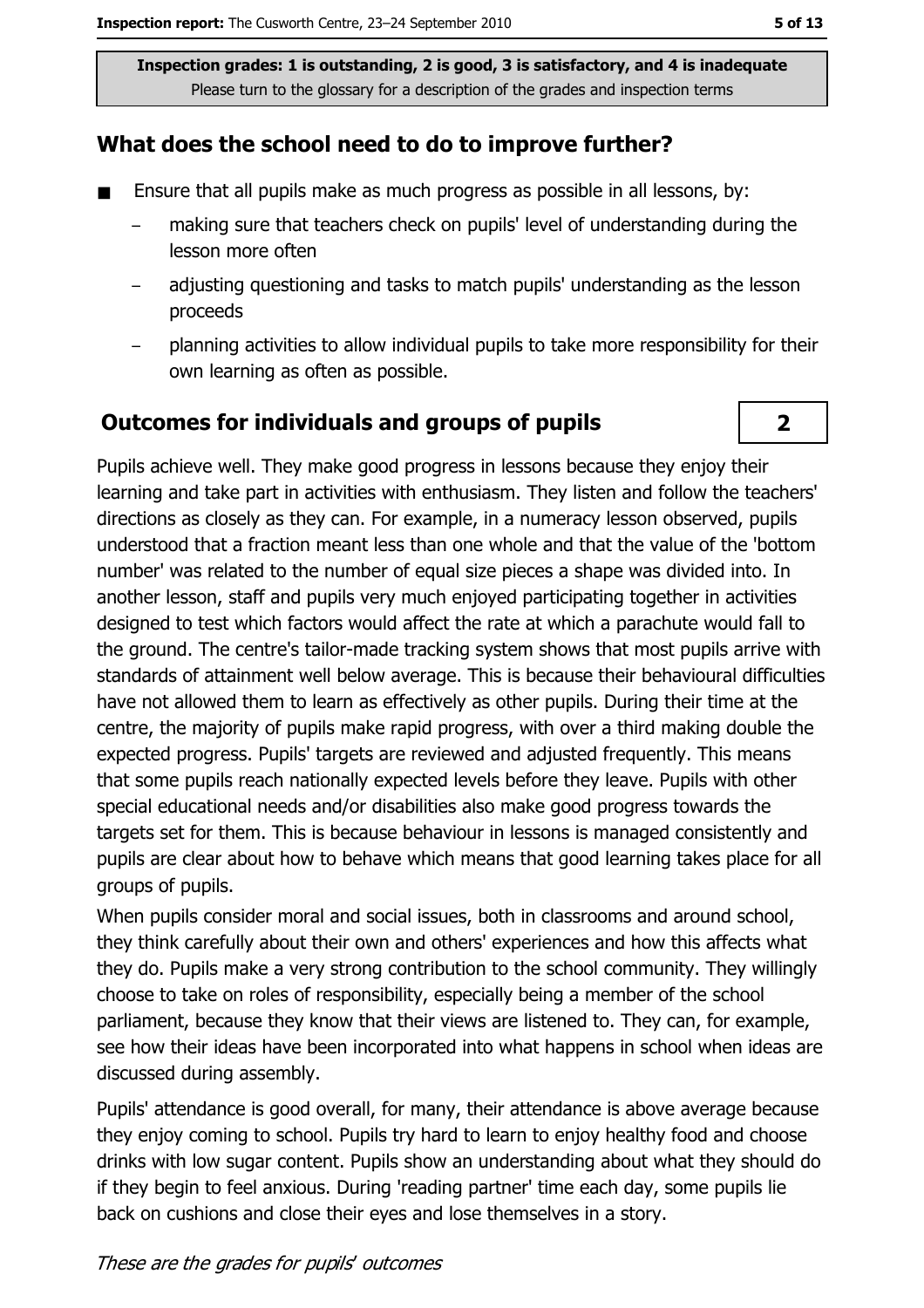| Pupils' achievement and the extent to which they enjoy their learning                                                     |                |  |
|---------------------------------------------------------------------------------------------------------------------------|----------------|--|
| Taking into account:<br>Pupils' attainment <sup>1</sup>                                                                   | 3              |  |
| The quality of pupils' learning and their progress                                                                        | $\overline{2}$ |  |
| The quality of learning for pupils with special educational needs and/or<br>disabilities and their progress               |                |  |
| The extent to which pupils feel safe                                                                                      |                |  |
| <b>Pupils' behaviour</b>                                                                                                  |                |  |
| The extent to which pupils adopt healthy lifestyles                                                                       |                |  |
| The extent to which pupils contribute to the school and wider community                                                   |                |  |
| The extent to which pupils develop workplace and other skills that will<br>contribute to their future economic well-being |                |  |
| Taking into account:                                                                                                      | $\mathcal{P}$  |  |
| Pupils' attendance <sup>1</sup>                                                                                           |                |  |
| The extent of pupils' spiritual, moral, social and cultural development                                                   |                |  |

#### How effective is the provision?

Teaching is good because of the way in which staff work together in classrooms as part of a team to ensure that pupils make good progress in their learning. In good lessons, work is closely matched to pupils' needs and expectations are high. In these lessons, teachers make skilled use of questioning and provide interesting resources to maintain pupils' progress. However, sometimes pupils are engaged in a task in which they are not as independent as they could be or their understanding is not checked frequently enough. As a result, interest is lost and the pace of learning is too slow. All adults are skilled at ensuring that pupils understand how well they have done and what they need to do to improve.

A feature of the good curriculum is the carefully chosen range of enrichment activities designed to promote enjoyment. These include judo and boxing.

Educational visits provide memorable experiences for the pupils as well as many exciting opportunities in which to learn new things and to practise their social and academic skills. The recent trip to Kelham Island to experience life as it was in the second World War made a big impression on pupils, as they knew how it felt to be inside a dark tunnel. The use of information and communication technology and provision for literacy and numeracy within themes is creative. The curriculum is further extended through outstanding partnerships with schools and other providers.

The information and quidance provided for pupils and their families is exemplary. This

 $\overline{1}$  The grades for attainment and attendance are: 1 is high; 2 is above average; 3 is broadly average; and 4 is low.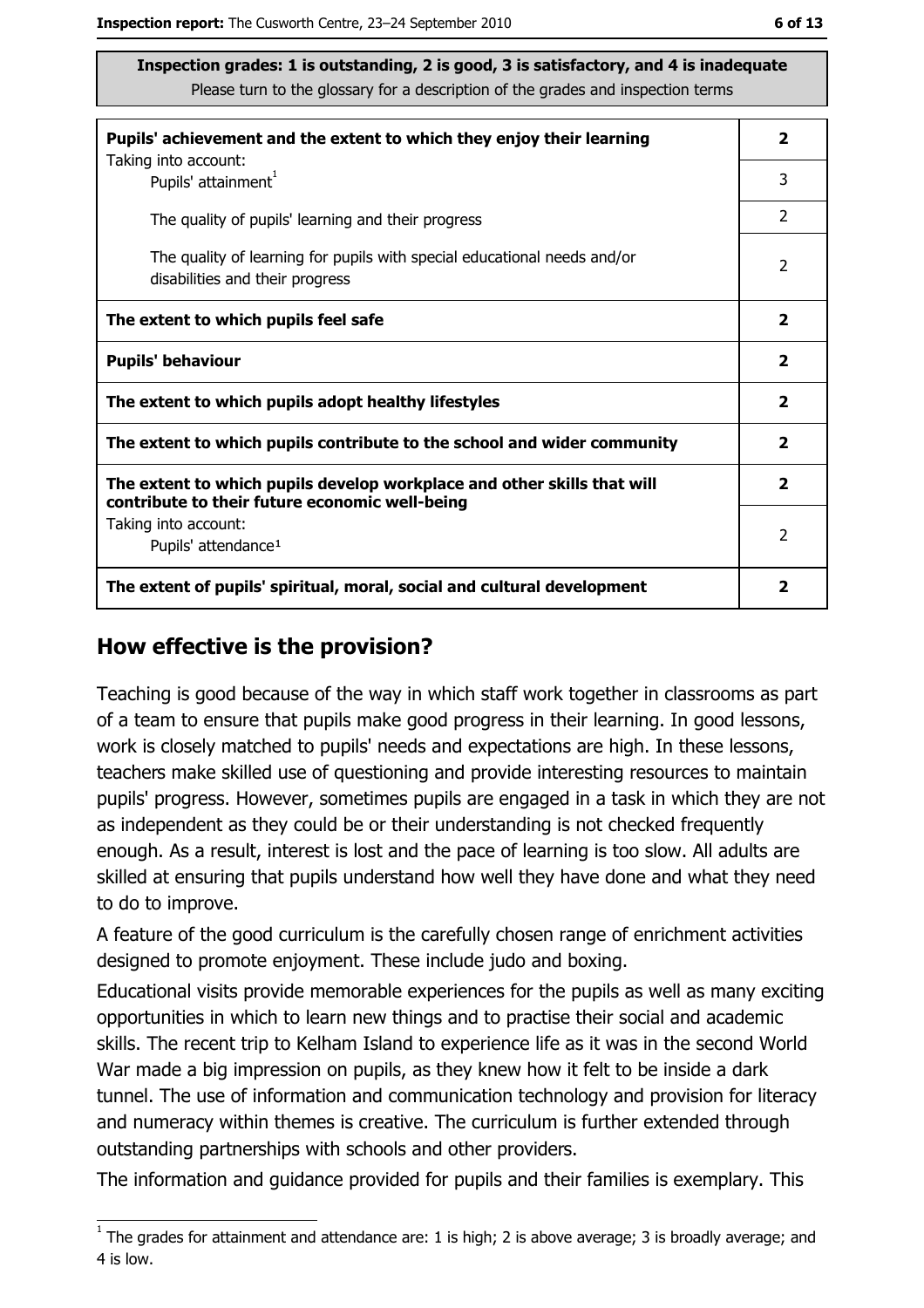enables them to make the very best choices about their future. The work of the learning mentors is very effective in enabling the pupils' to understand how they feel in different situations. Careful attention is given to transition arrangements at all times when a pupil returns to mainstream school. This ensures that when pupils move on to the next stage in their life they make the change successfully and with minimum stress which is reassuring to parents and carers.

All pupils, including the most vulnerable, are exceptionally well supported as a result of the high commitment of all staff to meeting the needs of all individuals. Pupils feel exceptionally secure in their learning because they know they are cared for well.

These are the grades for the quality of provision

| The quality of teaching                                                                                    |  |
|------------------------------------------------------------------------------------------------------------|--|
| Taking into account:<br>The use of assessment to support learning                                          |  |
| The extent to which the curriculum meets pupils' needs, including, where<br>relevant, through partnerships |  |
| The effectiveness of care, guidance and support                                                            |  |

#### How effective are leadership and management?

The headteacher is highly effective in building and maintaining a strong cohesive team with high morale. This is exceptional against a background of reorganisations and rapid change. She is well supported by the member of the leadership team with responsibility for teaching and learning and a good governing body which plays a strong part in the direction of the centre. The composition of the governing body reflects the needs of the centre well. Procedures for identifying what the centre does well and what it needs to do to improve are accurate and involve governors, parents, pupils and staff. This ensures that good improvement is maintained. Steps taken to improve teaching have been effective. Specialist training for all staff, which is much enjoyed, takes place on a regular basis. Improved processes for tracking pupils' progress have been put in place and pupils' targets, reviewed and adjusted frequently, are communicated to parents and carers. Partnership with parents and carers is outstanding and includes family members regularly attending lessons alongside pupils. The school is a leader in the area of safeguarding and contributes to developing local authority provision. The contribution of highly developed partnerships to improve all aspects of learning and well-being both for pupils at the centre, and for the pupils in the mainstream schools that the school supports, are very effective. This includes reflexology and animal assisted therapy which is much appreciated by the pupils. Good community cohesion is also promoted through inviting local residents into school to take part in bingo sessions. The commitment of leaders to ensure that the school is active in placing equality and diversity at the heart of its work is outstanding and seen in the highly inclusive arrangements and atmosphere felt throughout the building.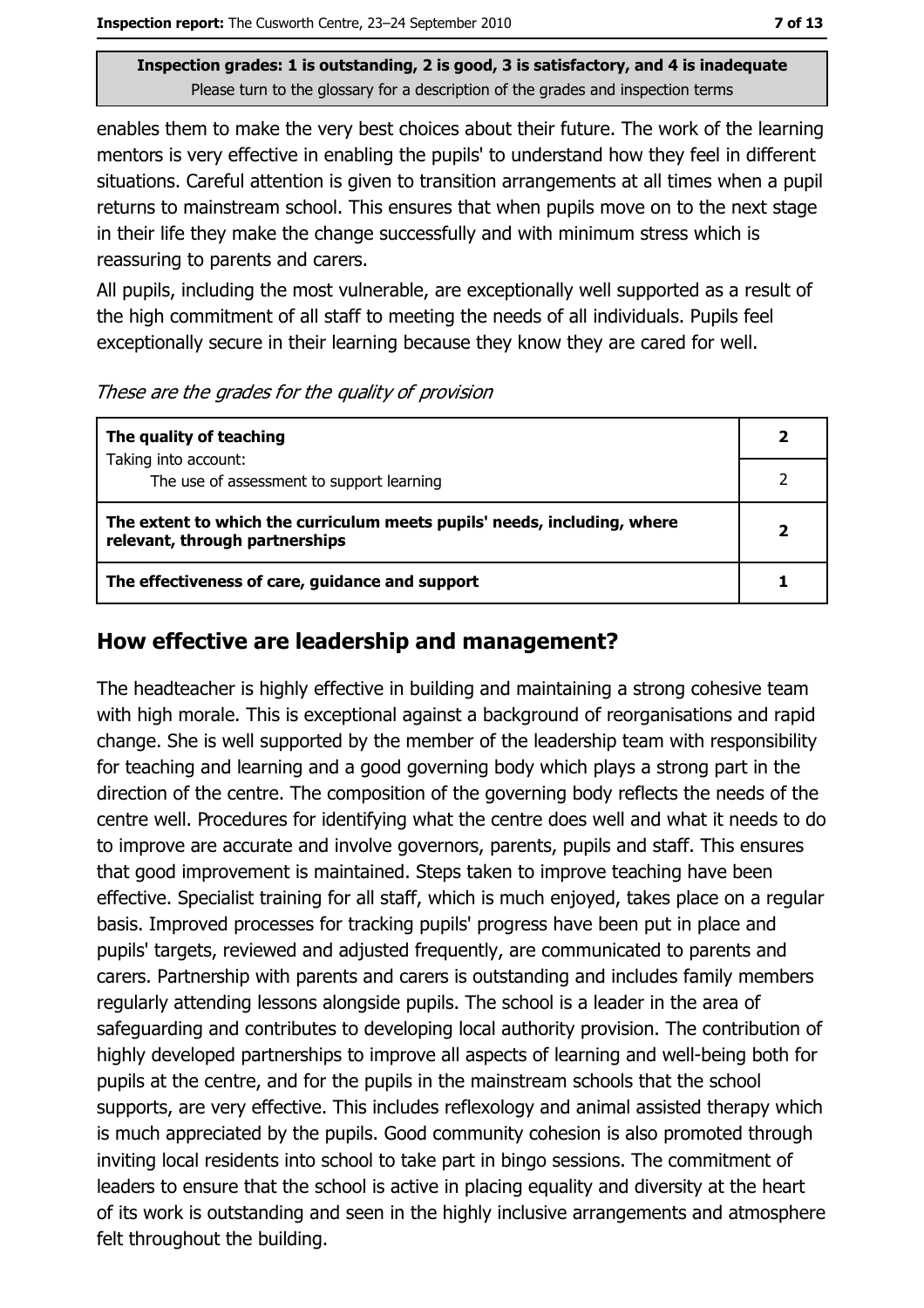These are the grades for leadership and management

| The effectiveness of leadership and management in embedding ambition and<br>driving improvement                                                                     |                         |  |
|---------------------------------------------------------------------------------------------------------------------------------------------------------------------|-------------------------|--|
| Taking into account:<br>The leadership and management of teaching and learning                                                                                      | 2                       |  |
| The effectiveness of the governing body in challenging and supporting the<br>school so that weaknesses are tackled decisively and statutory responsibilities<br>met | $\overline{\mathbf{2}}$ |  |
| The effectiveness of the school's engagement with parents and carers                                                                                                | 1                       |  |
| The effectiveness of partnerships in promoting learning and well-being                                                                                              | 1                       |  |
| The effectiveness with which the school promotes equality of opportunity and<br>tackles discrimination                                                              |                         |  |
| The effectiveness of safeguarding procedures                                                                                                                        | 1                       |  |
| The effectiveness with which the school promotes community cohesion                                                                                                 | $\overline{\mathbf{2}}$ |  |
| The effectiveness with which the school deploys resources to achieve<br>value for money                                                                             |                         |  |

#### **Views of parents and carers**

Sixty-three per cent of parents and carers responded to the questionnaire. The overwhelming majority were positive. A very few expressed some concerns and these were followed up by inspectors. The inspectors could not find any evidence to substantiate these. Inspection evidence supports the majority of positive views expressed by the parents and carers.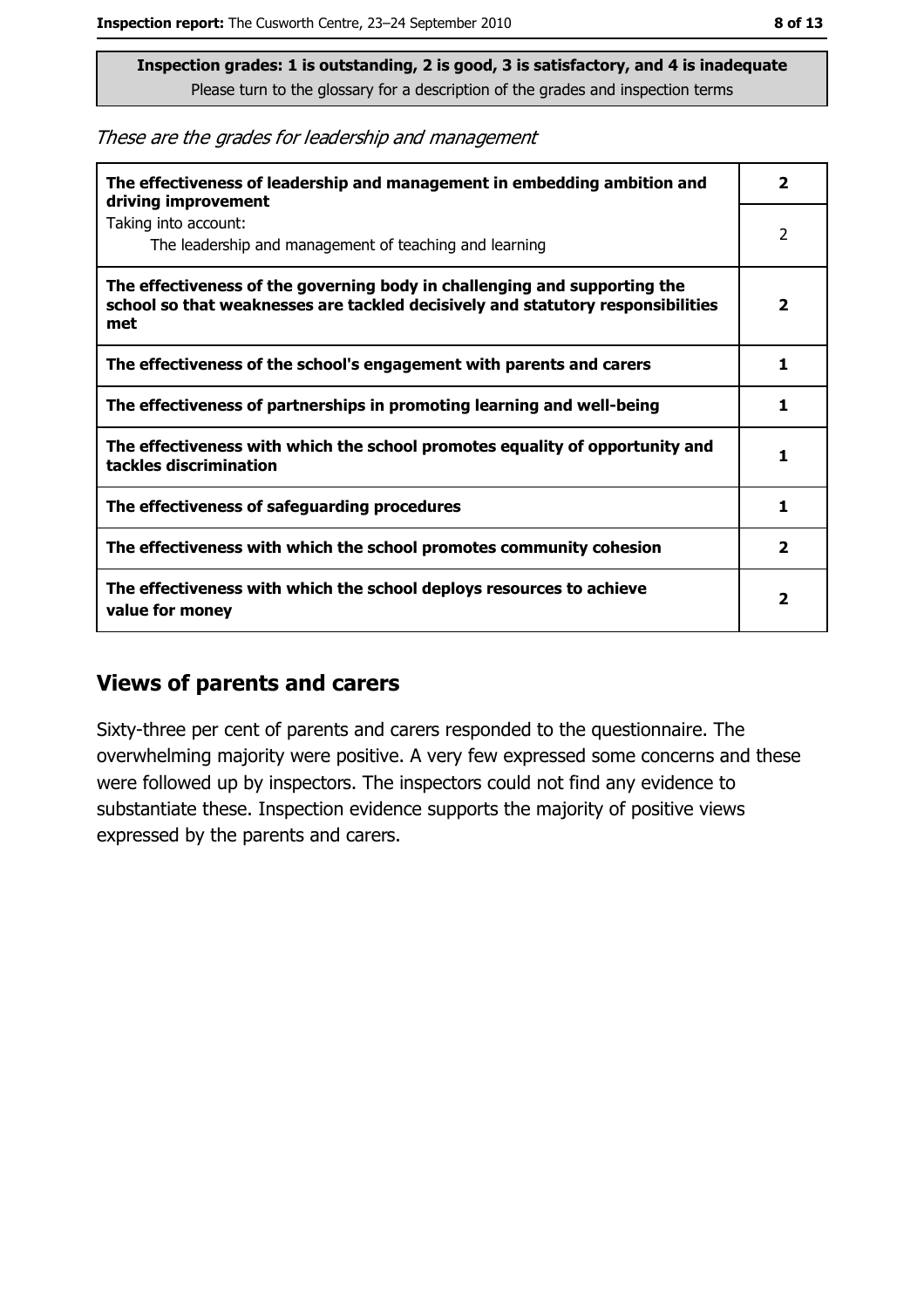#### Responses from parents and carers to Ofsted's questionnaire

Ofsted invited all the registered parents and carers of pupils registered at The Cusworth Centre to complete a questionnaire about their views of the school.

In the questionnaire, parents and carers were asked to record how strongly they agreed with 13 statements about the school.

The inspection team received 12 completed questionnaires by the end of the on-site inspection. In total, there are 19 pupils registered at the school.

| <b>Statements</b>                                                                                                                                                                                                                                       | <b>Strongly</b><br><b>Agree</b> |               | <b>Agree</b>            |               | <b>Disagree</b> |               | <b>Strongly</b><br>disagree |                  |
|---------------------------------------------------------------------------------------------------------------------------------------------------------------------------------------------------------------------------------------------------------|---------------------------------|---------------|-------------------------|---------------|-----------------|---------------|-----------------------------|------------------|
|                                                                                                                                                                                                                                                         | <b>Total</b>                    | $\frac{0}{0}$ | <b>Total</b>            | $\frac{0}{0}$ | <b>Total</b>    | $\frac{1}{2}$ | <b>Total</b>                | $\frac{1}{2}$    |
| My child enjoys school                                                                                                                                                                                                                                  | 3                               | 25            | 6                       | 50            | 2               | 17            | $\mathbf{1}$                | 8                |
| The school keeps my child<br>safe                                                                                                                                                                                                                       | 7                               | 58            | 4                       | 33            | $\mathbf 0$     | 0             | 0                           | $\mathbf 0$      |
| The school informs me<br>about my child's progress                                                                                                                                                                                                      | $\overline{7}$                  | 58            | 4                       | 33            | $\mathbf 0$     | 0             | 1                           | 8                |
| My child is making enough<br>progress at this school                                                                                                                                                                                                    | 8                               | 67            | $\overline{2}$          | 17            | $\mathbf 0$     | 0             | $\mathbf{1}$                | 8                |
| The teaching is good at this<br>school                                                                                                                                                                                                                  | 8                               | 67            | 3                       | 25            | $\mathbf 0$     | 0             | 0                           | 0                |
| The school helps me to<br>support my child's learning                                                                                                                                                                                                   | 7                               | 58            | 3                       | 25            | $\mathbf 0$     | 0             | $\overline{2}$              | 17               |
| The school helps my child to<br>have a healthy lifestyle                                                                                                                                                                                                | 8                               | 67            | 3                       | 25            | $\mathbf 0$     | 0             | 0                           | $\mathbf 0$      |
| The school makes sure that<br>my child is well prepared for<br>the future (for example<br>changing year group,<br>changing school, and for<br>children who are finishing<br>school, entering further or<br>higher education, or<br>entering employment) | 8                               | 67            | $\overline{2}$          | 17            | $\mathbf{1}$    | 8             | 1                           | 8                |
| The school meets my child's<br>particular needs                                                                                                                                                                                                         | 8                               | 67            | $\overline{2}$          | 17            | 1               | 8             | 1                           | 8                |
| The school deals effectively<br>with unacceptable behaviour                                                                                                                                                                                             | 9                               | 75            | $\overline{2}$          | 17            | $\mathbf 0$     | 0             | 0                           | $\boldsymbol{0}$ |
| The school takes account of<br>my suggestions and<br>concerns                                                                                                                                                                                           | 6                               | 50            | 5                       | 42            | 0               | 0             | $\mathbf{1}$                | 8                |
| The school is led and<br>managed effectively                                                                                                                                                                                                            | 8                               | 67            | 3                       | 25            | $\mathbf 0$     | 0             | $\mathbf 0$                 | 0                |
| Overall, I am happy with my<br>child's experience at this<br>school                                                                                                                                                                                     | 6                               | 50            | $\overline{\mathbf{4}}$ | 33            | $\mathbf{1}$    | 8             | $\mathbf{1}$                | 8                |

The table above summarises the responses that parents and carers made to each statement. The percentages indicate the proportion of parents and carers giving that response out of the total number of completed questionnaires. Where one or more parents and carers chose not to answer a particular question, the percentages will not add up to 100%.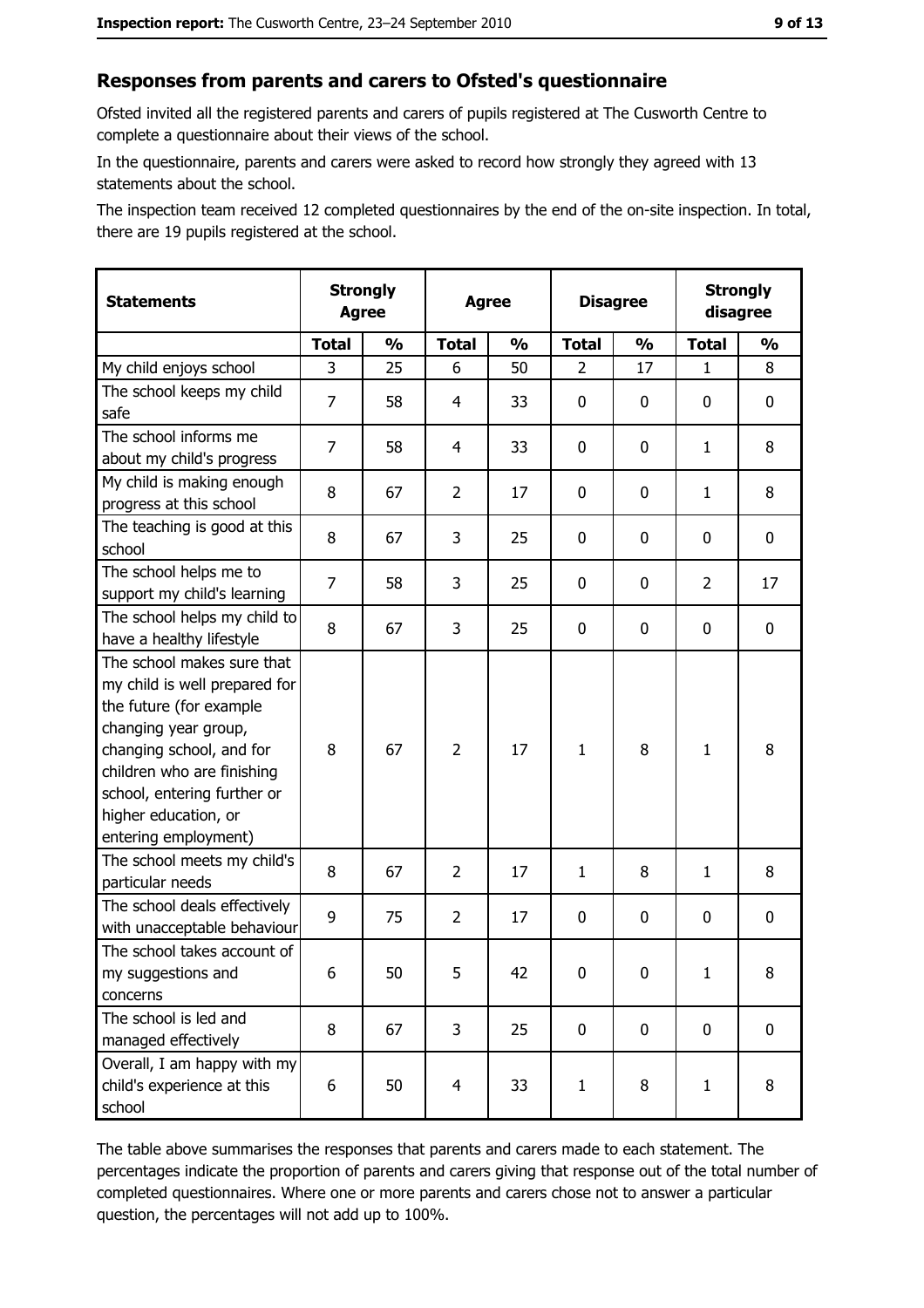## Glossary

| Grade   | <b>Judgement</b> | <b>Description</b>                                                                                                                                                                                                               |  |
|---------|------------------|----------------------------------------------------------------------------------------------------------------------------------------------------------------------------------------------------------------------------------|--|
| Grade 1 | Outstanding      | These features are highly effective. An oustanding<br>school provides exceptionally well for its pupils' needs.                                                                                                                  |  |
| Grade 2 | Good             | These are very positive features of a school. A school<br>that is good is serving its pupils well.                                                                                                                               |  |
| Grade 3 | Satisfactory     | These features are of reasonable quality. A satisfactory<br>school is providing adequately for its pupils.                                                                                                                       |  |
| Grade 4 | Inadequate       | These features are not of an acceptable standard. An<br>inadequate school needs to make significant<br>improvement in order to meet the needs of its pupils.<br>Ofsted inspectors will make further visits until it<br>improves. |  |

## What inspection judgements mean

#### **Overall effectiveness of schools**

|                       | Overall effectiveness judgement (percentage of<br>schools) |      |                     |                   |
|-----------------------|------------------------------------------------------------|------|---------------------|-------------------|
| <b>Type of school</b> | <b>Outstanding</b>                                         | Good | <b>Satisfactory</b> | <b>Inadequate</b> |
| Nursery schools       | 58                                                         | 36   | 4                   | $\overline{2}$    |
| Primary schools       | 8                                                          | 43   | 40                  | 9                 |
| Secondary schools     | 10                                                         | 35   | 42                  | 13                |
| Sixth forms           | 13                                                         | 39   | 45                  | 3                 |
| Special schools       | 33                                                         | 42   | 20                  | 4                 |
| Pupil referral units  | 18                                                         | 40   | 29                  | 12                |
| All schools           | 11                                                         | 42   | 38                  | 9                 |

New school inspection arrangements were introduced on 1 September 2009. This means that inspectors now make some additional judgements that were not made previously.

The data in the table above are for the period 1 September 2009 to 31 March 2010 and are the most recently published data available (see www.ofsted.gov.uk). Please note that the sample of schools inspected during the autumn and spring terms 2009/10 was not representative of all schools nationally, as weaker schools are inspected more frequently than good or outstanding schools.

Percentages are rounded and do not always add exactly to 100. Secondary school figures include those that have sixth forms, and sixth form figures include only the data specifically for sixth form inspection judgements.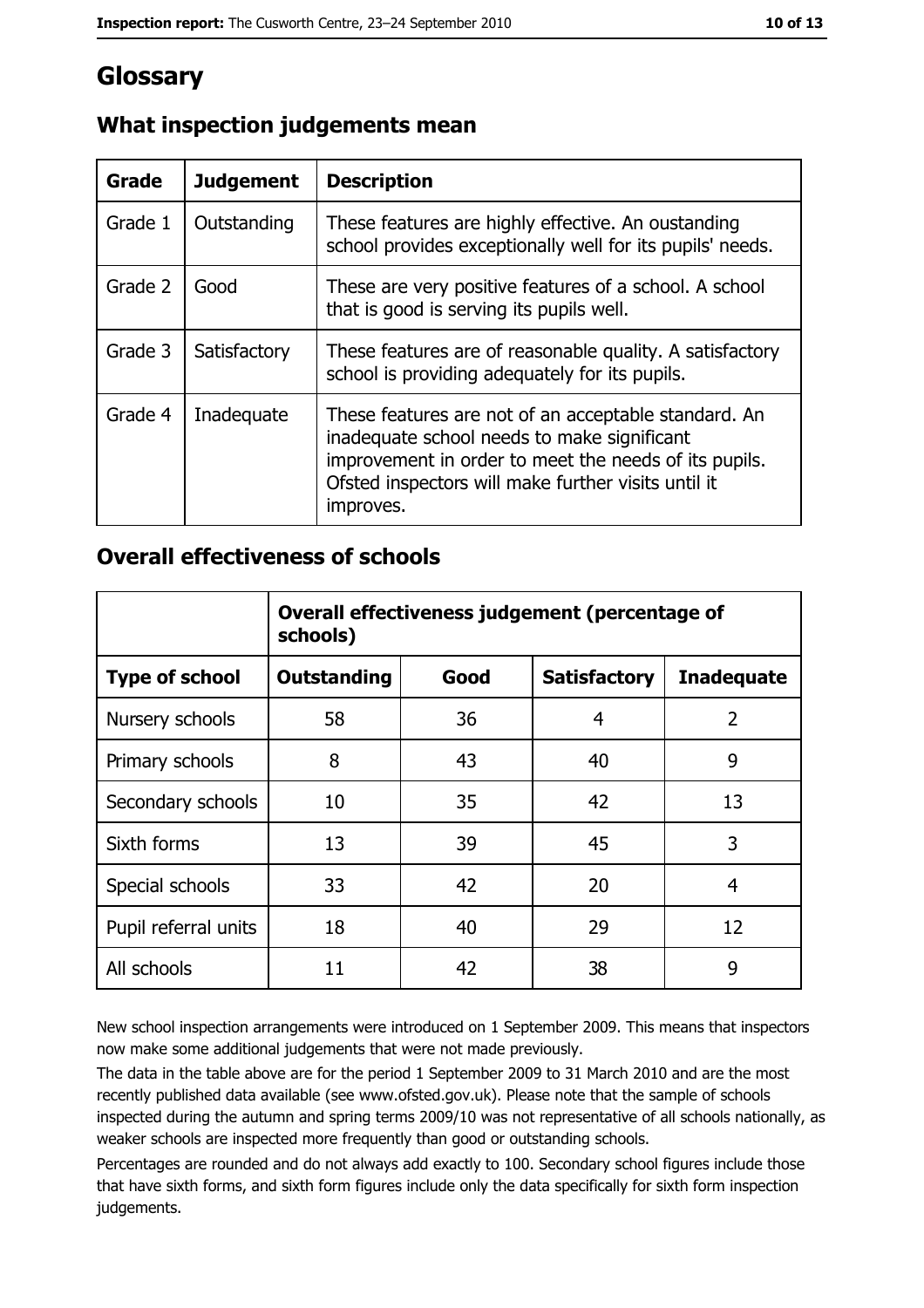# **Common terminology used by inspectors**

| Achievement:                  | the progress and success of a pupil in<br>their learning, development or training.                                                                                                                                                                                                                           |
|-------------------------------|--------------------------------------------------------------------------------------------------------------------------------------------------------------------------------------------------------------------------------------------------------------------------------------------------------------|
| Attainment:                   | the standard of the pupils' work shown by<br>test and examination results and in<br>lessons.                                                                                                                                                                                                                 |
| Capacity to improve:          | the proven ability of the school to<br>continue improving. Inspectors base this<br>judgement on what the school has<br>accomplished so far and on the quality of<br>its systems to maintain improvement.                                                                                                     |
| Leadership and management:    | the contribution of all the staff with<br>responsibilities, not just the headteacher,<br>to identifying priorities, directing and<br>motivating staff and running the school.                                                                                                                                |
| Learning:                     | how well pupils acquire knowledge,<br>develop their understanding, learn and<br>practise skills and are developing their<br>competence as learners.                                                                                                                                                          |
| <b>Overall effectiveness:</b> | inspectors form a judgement on a school's<br>overall effectiveness based on the findings<br>from their inspection of the school. The<br>following judgements, in particular,<br>influence what the overall effectiveness<br>judgement will be.                                                               |
|                               | The school's capacity for sustained<br>improvement.<br>Outcomes for individuals and groups<br>of pupils.<br>The quality of teaching.<br>The extent to which the curriculum<br>meets pupil's needs, including where<br>relevant, through partnerships.<br>The effectiveness of care, guidance<br>and support. |
| Progress:                     | the rate at which pupils are learning in<br>lessons and over longer periods of time. It<br>is often measured by comparing the<br>pupils' attainment at the end of a key<br>stage with their attainment when they<br>started.                                                                                 |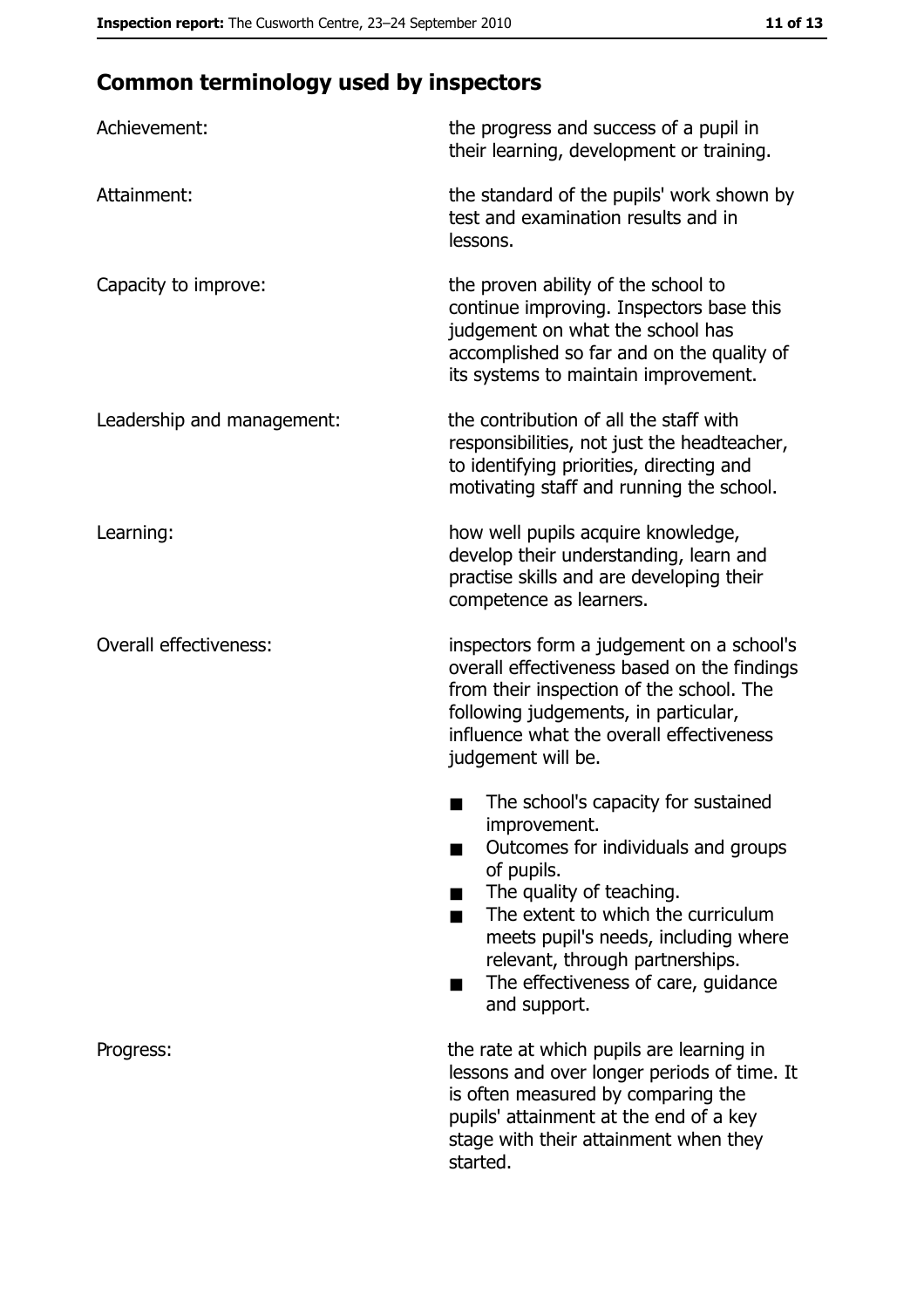This letter is provided for the school, parents and carers to share with their children. It describes Ofsted's main findings from the inspection of their school.



27 September 2010

Dear Pupils,

Inspection of The Cusworth Centre, Doncaster, DN5 8JL

Thank you for being so welcoming when we inspected your school a little while ago. We enjoyed talking with you and visiting lessons. I was very impressed by how attractive the inside of the centre was. Thank you for taking the time to give us your views of the school. It was clear from talking together and the questionnaire replies we received from you and your parents and carers that you feel safe at school and are confident that the staff would help you if needed.

We found out that your school is a good school and it is excellent in the way it cares for you. As well as being well behaved, you work very hard. You do well and make good progress in your school work.

We have asked the teachers to do something to make the school even better. It is to:

make sure you take as much responsibility as possible for your own learning, as well as answering questions and completing tasks in lessons which are at just the right level of difficulty to keep you interested and that teachers are checking how well you understand.

We know you will do all you can to help your teachers and we wish you every success in your future.

Yours sincerely Mrs Pauline Hilling-Smith Lead Inspector